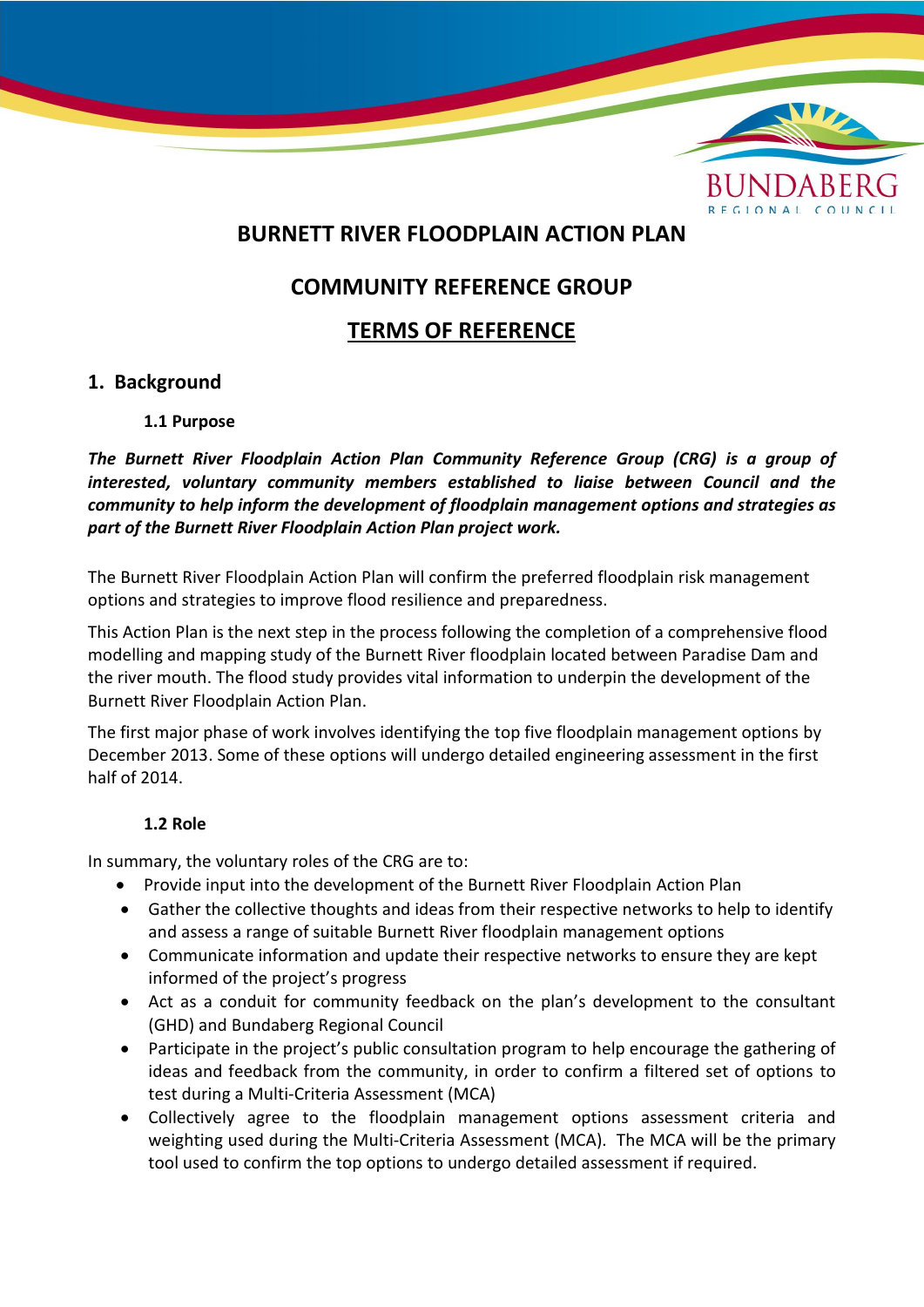Represent the community by submitting a report to Council in early December 2013 detailing the CRG's preferred list of floodplain management options. This will be facilitated by the chairperson and require 70% consensus of the CRG members.

The CRG will report and provide feedback on issues raised in the course of the development of the Burnett River Floodplain Action Plan.

This group will also enable community access to information on the project as well as supporting the opportunity for the community to contribute to, and comment on, the development of the Burnett River Floodplain Action Plan.

## **2. Community Reference Group**

## **2.1 CRG Chair**

An independent Chairperson/Facilitator will be appointed to conduct and manage meeting proceedings with the objective of ensuring the meetings are run fairly and without bias.

The role of the Chairperson includes:

- Ensuring individual CRG members are heard and can contribute to the process. At times the Chairperson may have to mediate the process to ensure all parties in the discussion are heard, actions are summarised and a conducive working relationship is maintained.
- Preparing the CRG agenda in consultation with CRG members and the Bundaberg Regional Council
- Overseeing preparation of the meeting minutes
- Ensuring distribution of the meeting minutes
- Overseeing independent reporting on behalf of the CRG
- Attending the community information sessions as part of the wider public consultation for the project (occurring from mid September to early October 2013); and
- Collating issues raised by the CRG and forwarding to Council for a response.

The Chairperson's reasonable fees and expenses shall be met by Bundaberg Regional Council.

### **2.2 Representation**

Voluntary representation on the CRG will be sought from a range of stakeholder groups via an open Expression of Interest invitation.

The CRG members should be representative of a range of key interests, positions and concerns and who collectively represent a wide cross-section of the community, including people directly impacted by the floods, leaders from the education and community services sector, representatives of groups such as the Human and Social Recovery Sub-committee, environmental groups, and our business and industry leaders.

It is intended that the CRG would include approximately 10 individuals from a wide geographic spread.

### **The final selection of representatives will be at the discretion of Council.**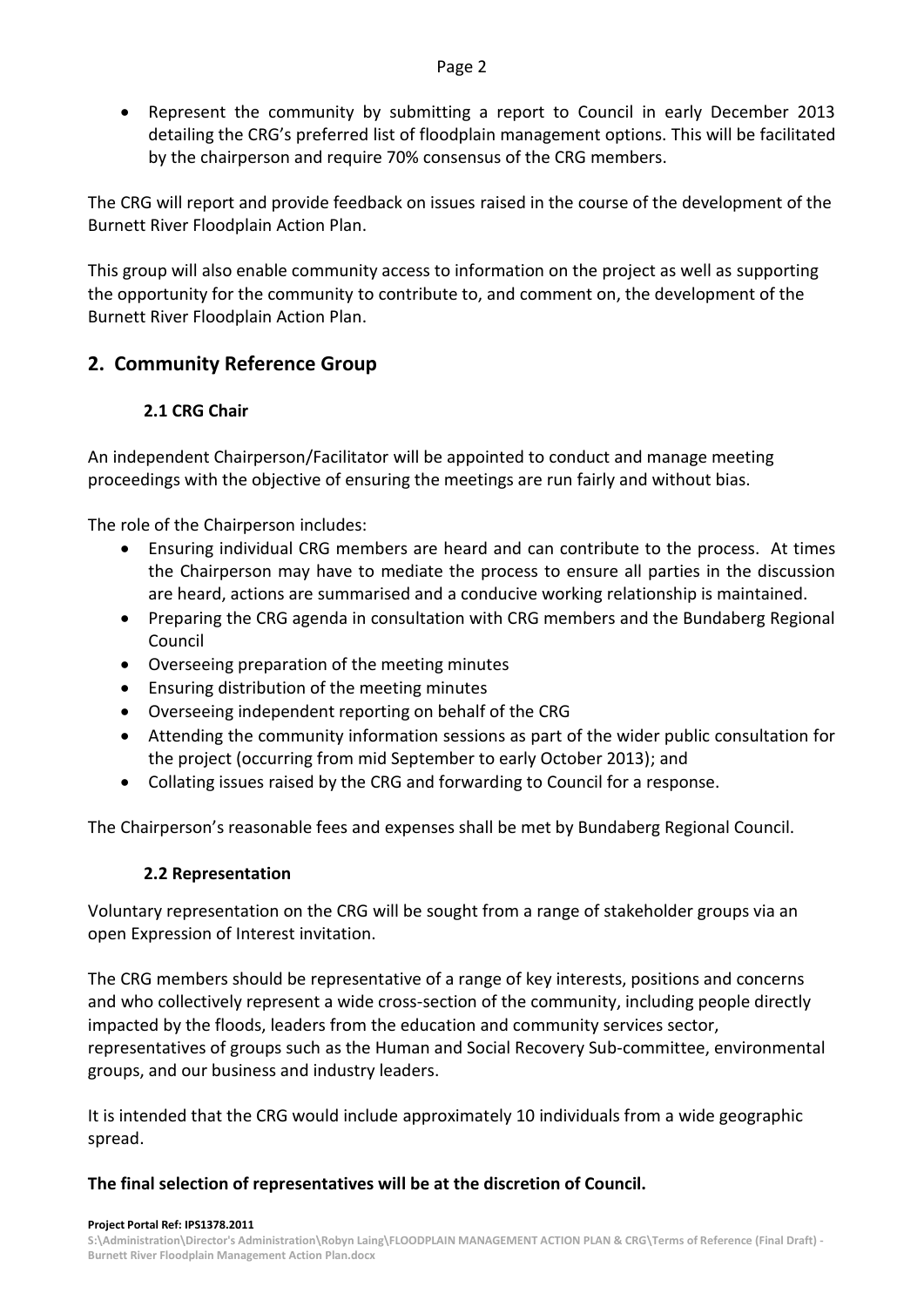Other interested stakeholders that may not be selected onto the CRG will be kept updated and informed on project progress through newsletters, factsheets, Council's website and/or copies of meeting minutes or project reports.

### **2.3 Recruitment and Selection of CRG members**

### *Recruitment and advertising*

During late August 2013, the Bundaberg Regional Council invited the general public to:

- 1. Submit ideas to improve flood resilience; and/or
- 2. Express interest to join the Community Reference Group (CRG).

This has been advertised in a range of local newspapers throughout September 2013, appeared on the Bundaberg Regional Council website and social media, and was communicated through a variety of other local networks.

Applications were available online at [www.bundaberg.qld.gov.au](http://www.bundaberg.qld.gov.au/) or hard copies of the application form could be collected from Council's Customer Service Centres and submitted by either:

Email: [floods@bundaberg.qld.gov.au](mailto:floods@bundaberg.qld.gov.au)

Mail: CEO Bundaberg Regional Council PO Box 3130 BUNDABERG Qld 4670

Applications close at 4.30pm, Friday September 13, 2013.

#### *Selection process*

The Council shall select the membership of the CRG giving consideration to their:

- Locality (focus areas include North Bundaberg, East/South Bundaberg, Central Bundaberg, Avoca/Branyan/Sandy Hook, South Kolan/Sharon, Pine Creek, Wallaville/Bungadoo, Goodnight Scrub)
- **Representation of stakeholders:** Ability to represent one or more of the above stakeholder groups.
- **Capacity to communicate**: Ability to communicate information from the CRG to other interested stakeholders
- **Constructive participation**: Ability to commit to working constructively and cooperatively as part of the CRG. They should also agree to fulfil their role as laid out in the Community Reference Group Charter (refer section 4 of this document).
- **Interest**: Members should be able to demonstrate interest in one or more issues relevant to the proposed project.
- **Capacity and skills to contribute**: Members should be able and willing to commit to the role and responsibilities of the CRG, and actively participate in the business of the CRG.
- **Availability and flexibility**: Members should be available and willing to meet on the agreed dates during 2013, at a mutually agreed time and venue.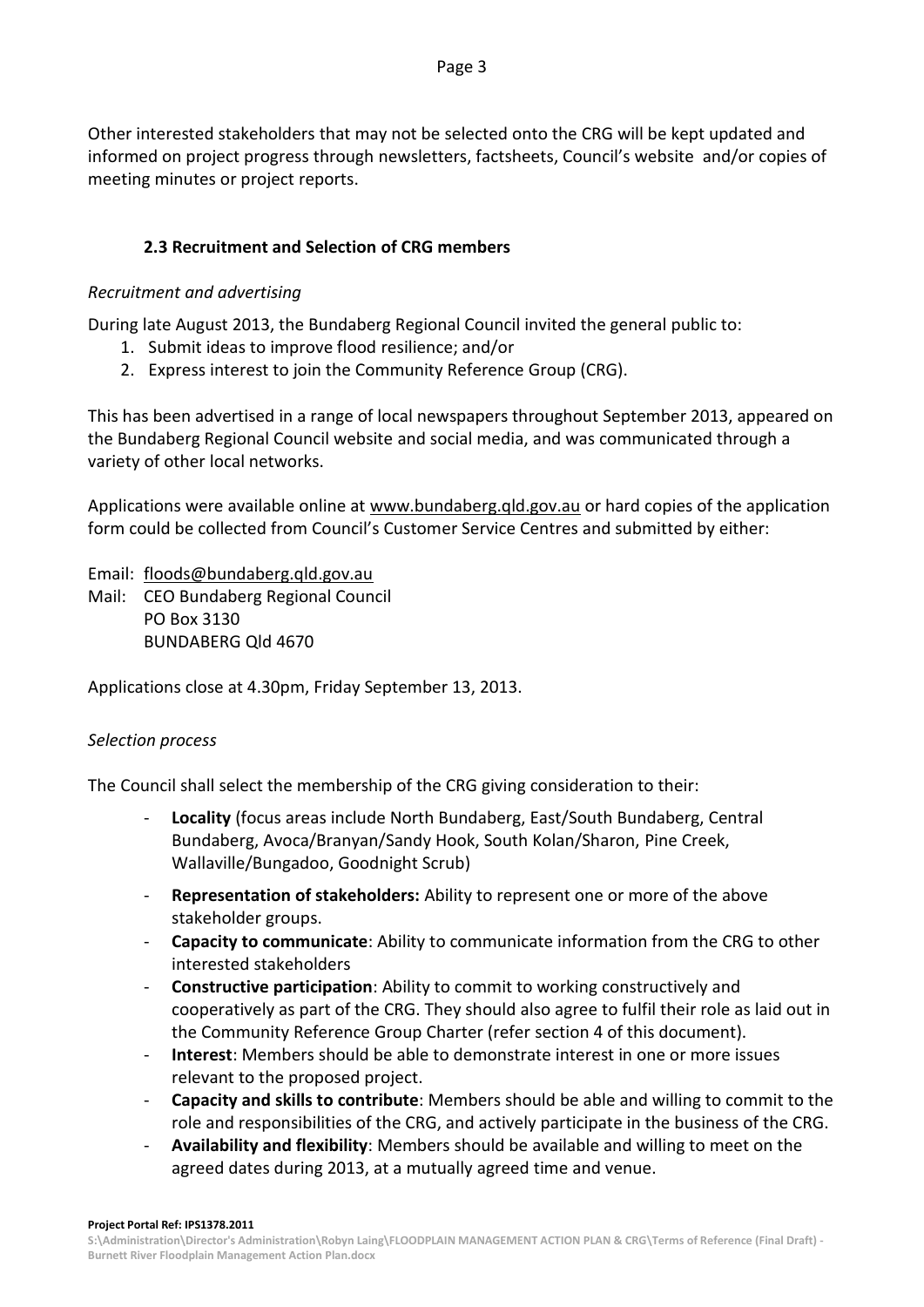#### Page 4

Following an assessment of the individuals based on the above-mentioned considerations, the Bundaberg Regional Council, will select members to collectively represent a wide cross section of our community, including:

- people directly impacted by the floods in various locations along the Burnett River
- representatives of agencies directly involved in flood recovery
- leaders from the education and community services sector; and
- business and industry leaders.

The number of community representatives on the CRG will not exceed 10 or to Council's discretion.

If a member is unable to attend a CRG meeting or activity, a formal apology should be provided to the Chairperson prior to the meeting.

## **2.4 Bundaberg Regional Council and GHD Project Team**

The Bundaberg Regional Council Team for the Floodplain Action Plan involves the following personnel:

- Mayor and Councillors
- General Manager Infrastructure and Planning, Andrew Fulton
- Manager Design, Dwayne Honor
- Media and Marketing Manager, Brodie Bott.

GHD consultancy team assisting with project delivery includes:

- Senior Engineer, Ben Regan
- Stakeholder Engagement Principal Consultant, Brooke Maki
- Manager Waterways and Coastal, John Postlethwaite.

### **2.5 Meetings**

The CRG will meet on at least three occasions before the end of 2013 and more often as determined by Bundaberg Regional Council in close collaboration with the CRG and with the independent Chairperson. If a member sees the need for additional meetings, the member can contact the Chairperson to arrange it.

CRG meeting dates, times and venues will be determined at the first meeting in consultation with all parties.

CRG meetings may involve the Council project support team and GHD technical advisors on an as needs basis or as requested to attend. It is envisaged that the CRG and the project's associated Technical Working Group (the TWG will consist of technical engineering and relevant government agency representatives) will interact throughout the duration of the development of the Burnett River Floodplain Action Plan. **See Addendum on page 9 to view a timeline summary diagram for when the CRG and TWG will meet over the coming months, in relation to the overall project.**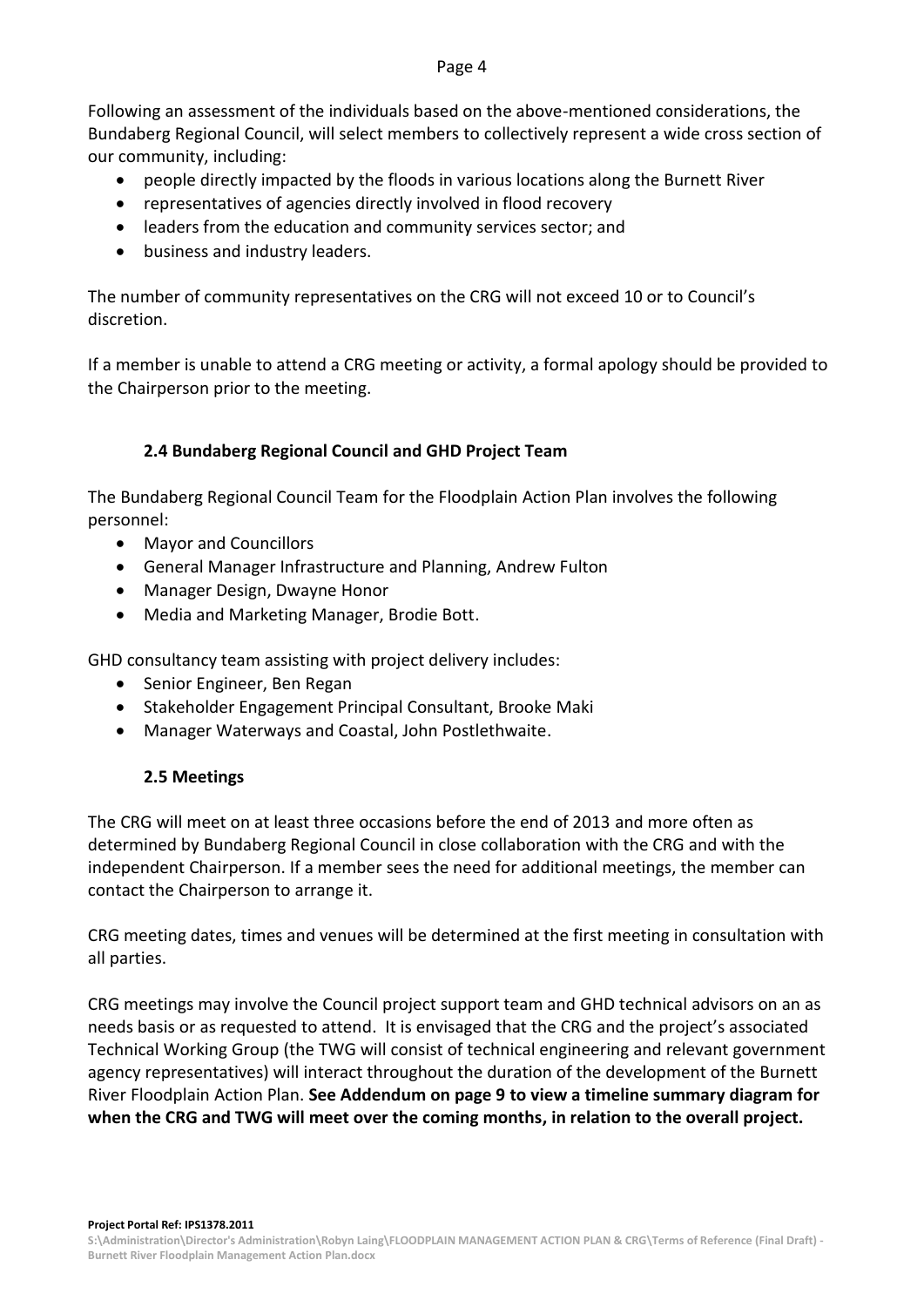#### Page 5

Meetings will be advertised to inform the community of their occurrence and outcomes published. Bundaberg Regional Council is responsible to assist in the coordination of meetings including distributing meeting agendas, minutes and reports.

#### **2.6 Meeting Agendas**

A set of standing agenda items will be developed at the first meeting based on the scope and purpose of the CRG.

If any CRG member wishes to discuss an issue at a meeting, it needs to be raised and included on the agenda.

The agenda for each meeting will be prepared by the CRG members at the conclusion of each meeting and finalised by the Chairperson and issued at least one week in advance.

#### **2.7 Reporting and Transparency**

CRG meeting agendas and minutes will be open to the public and published on the Bundaberg Regional Council website.

Reporting will be objective and attempt to capture the views of the CRG members and the community.

#### **2.8 Communication with the broader community**

CRG members are encouraged to discuss issues and disseminate information about the project with the wider community, including special interest groups.

The CRG may seek to develop content to include in Media Releases to the media, or to adopt other approaches for public dissemination of information, however the Chairperson is to ensure the discussion is balanced and has the final veto on the media/public statement.

Only the Chairperson can act as CRG spokesperson and speak to the media on behalf of the CRG.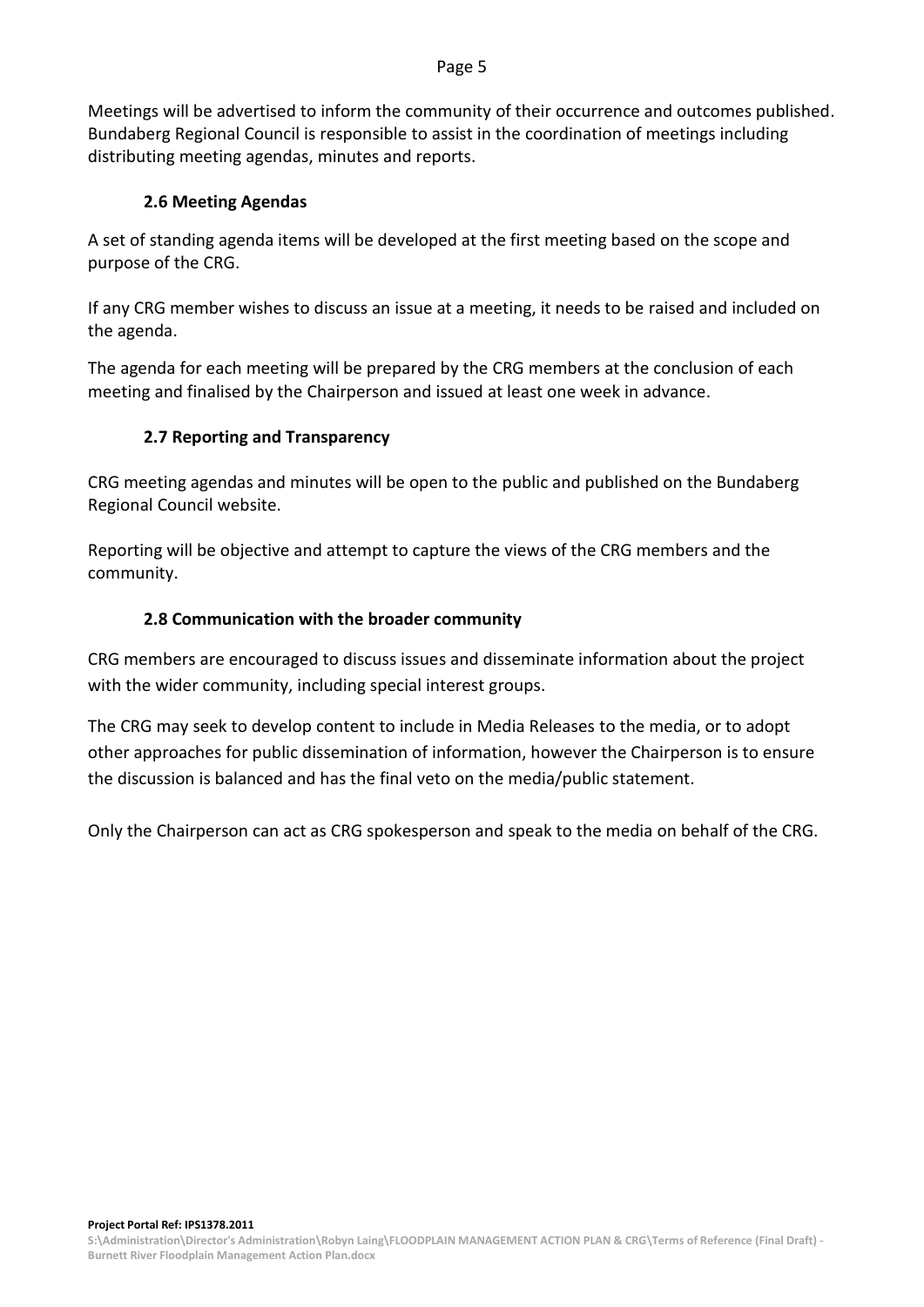## **3. Bundaberg Regional Council support**

Bundaberg Regional Council recognises that support for the CRG is imperative to its success. The Council will provide a project support team to assist the CRG process which will involve:

- Project Manager
- Administration Officer
- Communications expertise; and
- Divisional Councillors.

Council has nominated the CRG Chairperson to be responsible for collating the issues raised by the CRG and for coordinating a formal response.

The Council-employed project staff will commit to supporting the objectives of the CRG through:

- Regular meeting attendance as requested/required
- Recognition of the need to communicate and consult; and
- Appropriately responding to issues raised by the CRG.

Any correspondence and or project information will be provided to CRG members as soon as practicable prior to a meeting. Reports or information will be emailed, printed and posted to members.

Responses to issues raised within the CRG will be provided in a timely manner once the facts are available. Issues raised by the CRG which are of a technical nature will be referred to the project consultants to give advice through Council. Non-technical issues will be referred to Council for consideration and formal response.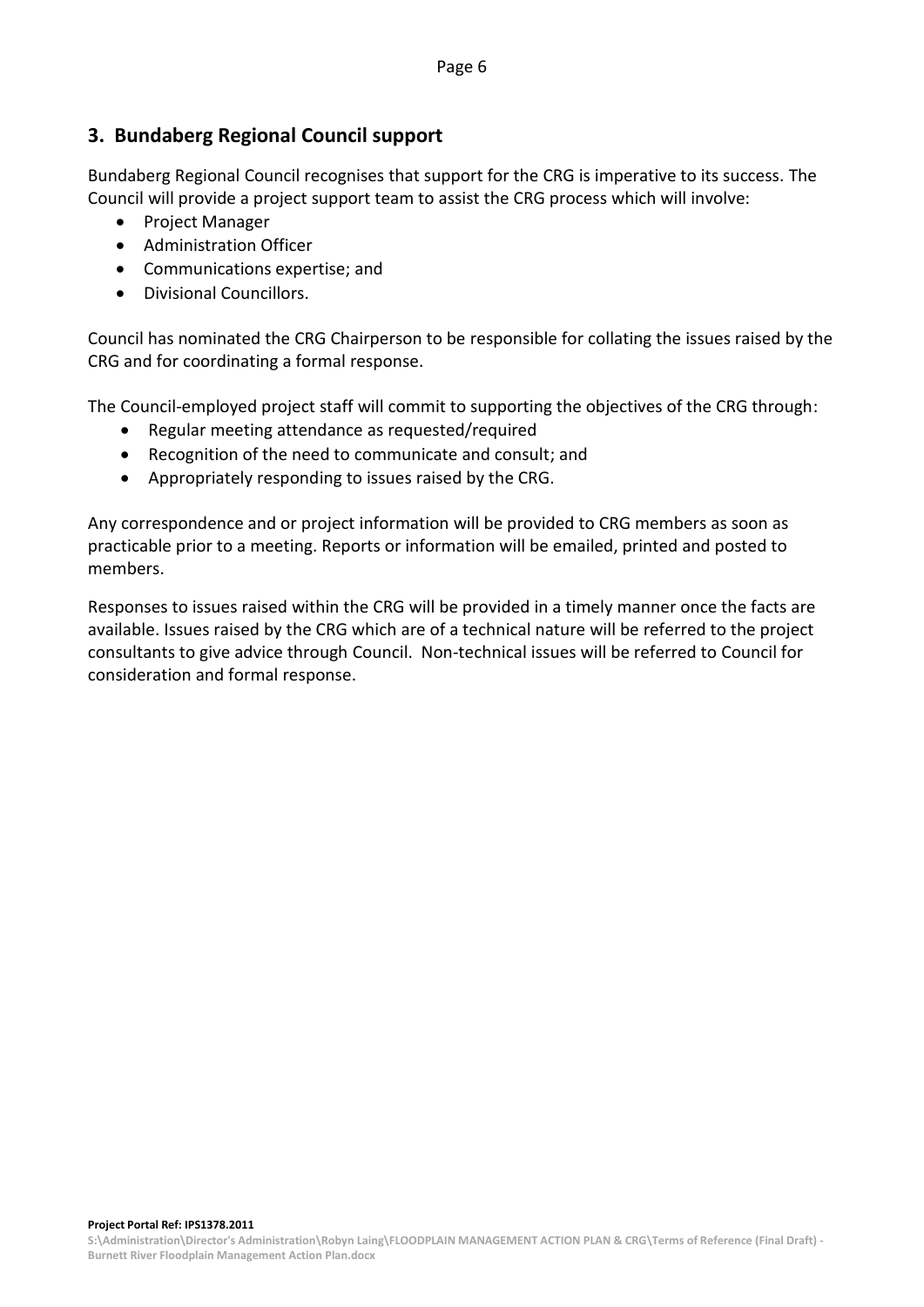## **4. CRG Charter**

All prospective CRG members must agree to abide by the Terms of Reference (TOR) and agree to these terms prior to meeting attendance and participation. This document is not subject to alteration at any point in the future, unless agreed to by all parties (including Council).

A copy of the CRG Terms of Reference is available to any party upon request.

CRG members must ensure they have read and agreed with the below terms in order to be considered or accepted as a CRG member.

CRG members should be willing to and agree to:

- Attend all scheduled meetings. If you are unable to attend a meeting, the independent Chairperson should be notified with a formal apology and any comments or discussion points raised by your local stakeholder/community/group should be tabled via email, phone or letter to the Chairperson prior to the meeting
- Review CRG meeting minutes
- Verbally report to the CRG on communication activities and stakeholder concerns
- Review and comment on correspondence and/or project material
- Provide information to Bundaberg Regional Council on relevant issues concerning their local community and/or stakeholder group in relation to the Burnett River Floodplain Action Plan
- Feed information from Bundaberg Regional Council back to their local community/group; and
- Only make comments to the media or in public forums on behalf of themselves or the stakeholders they represent, not on behalf of the CRG.

Each member of the CRG commits to the following conduct points:

- Ensure any issues raised are directed at the organisations involved (e.g. Council, consultants) and not at an individual or personal level
- Respect and listen to the opinions of others, including during meetings
- Ensure issues are placed on the agenda prior to the meeting to ensure a prepared response/comment can be delivered
- Recognise that active participation in the CRG forum is crucial to the success of the group
- Any complaints regarding the process are raised in the CRG forum to enable the opportunity for resolution and/or in writing to the CEO Bundaberg Regional Council.

### **5. Exit Process**

The Burnett River Floodplain Action Plan Community Reference Group will no longer be required once the Burnett River Floodplain Action Plan (expected to be finalised in May 2014) has been adopted by Bundaberg Regional Council and conveyed to the residents via the CRG community network.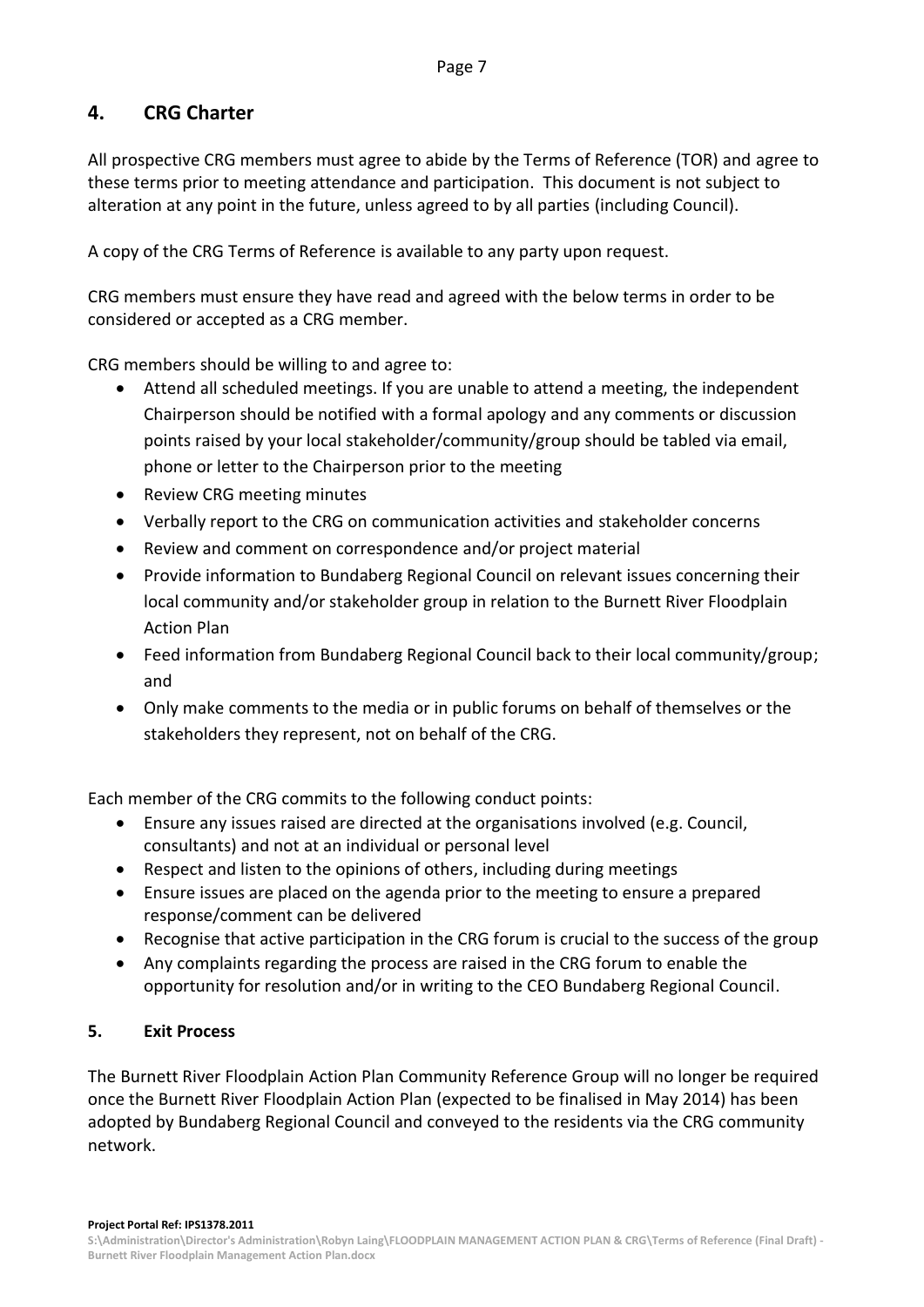#### **Addendum – further project background**

From mid-September 2013, Bundaberg Regional Council will seek ideas and feedback from the community to better understand what options and strategies they would like Council to consider as part of the project. This public ideas collection is supported by the dedicated, independently facilitated Community Reference Group that will be in place for the duration of the project.

In addition to the public ideas collection, technical inputs from key stakeholder organisations will be sought at critical points in the process. The ideas and feedback from the public, Community Reference Group members, and the Technical Working Group representatives will be summarised in a report and will be fed into a Multi-Criteria Assessment process later this year.

The Multi-Criteria Assessment will provide a robust and transparent tool to refine resilience strategies informed by the public consultation by assessing them against a set of agreed weighted criteria. By the end of the year, once the options have gone through the Multi-Criteria Assessment, Council will have the top five floodplain management options and strategies to take forward.

#### **a) Multi-Criteria Assessment process**

The Multi-Criteria Assessment will determine the top five options that will undergo further engineering assessment before being determined for incorporation into a floodplain management action plan.

The MCA process will objectively consider options based on the feasibility, effectiveness, social, environmental and economic advantages and disadvantages of each. Council will be seeking 70% consensus of all CRG members on the weightings given to each of these criteria before commencement of the MCA process.

The main function and benefit of implementing this approach is that it provides a robust and transparent tool in which options can be measured and if not viable, can be discounted so that Council can explore the more viable options in a more comprehensive and timely manner.

This is an interactive approach which, with input from Council and relevant stakeholders, will provide a holistic understanding of constraints and opportunities.